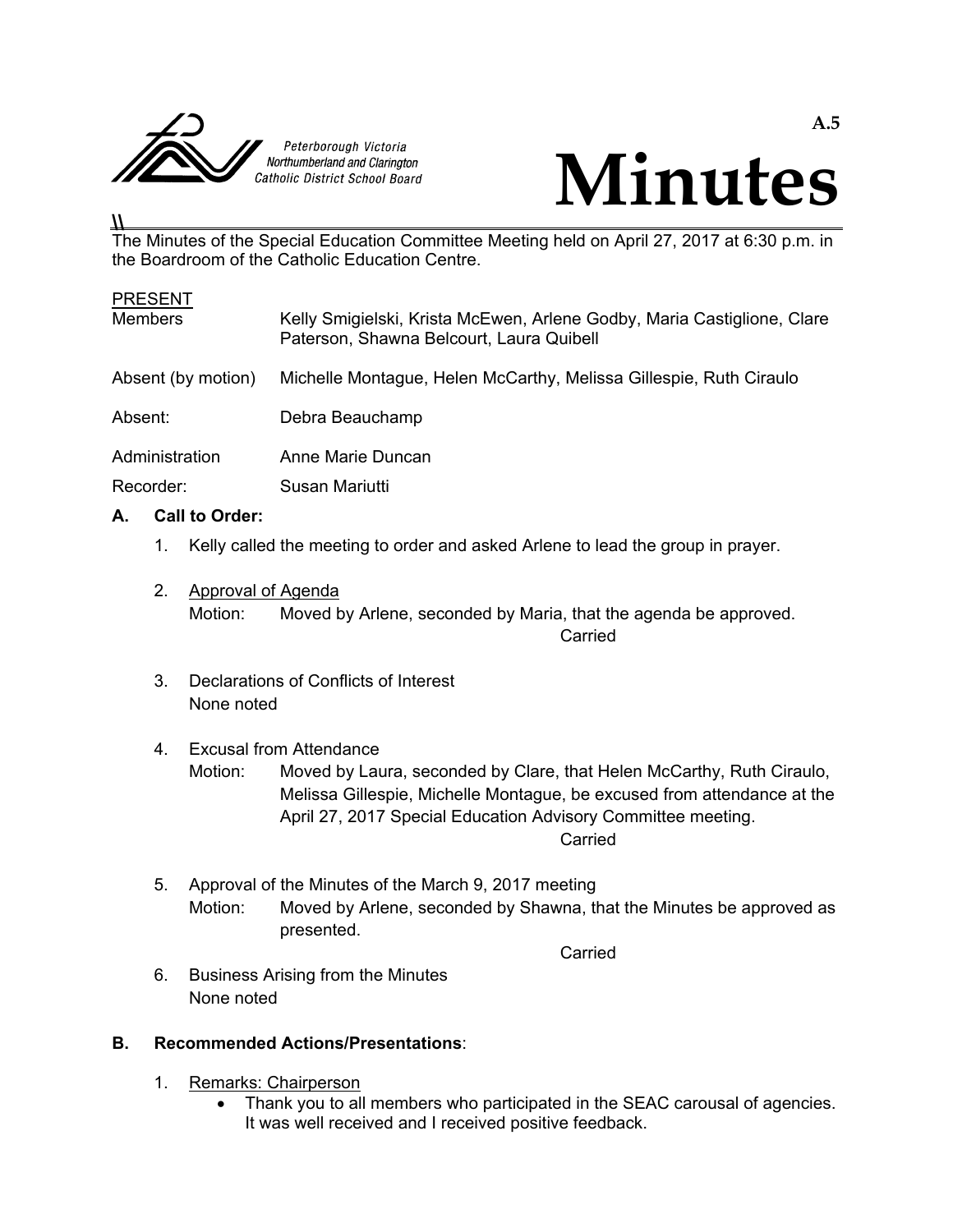- 2. Supporting Blind & Low Vision Students *(Ann Lanz, Teacher of Blind/Low Vision)* 
	- Ann gave an informative presentation on the support she provides our blind and low vision students including direct instruction and working closely with the **Braillist**
	- Ophthalmologist report and Functional Visual Assessment report from the Ministry of Education are some of the pieces of information required before putting a program together for a student.
	- Ann depends on the Special Education Resource Teachers (SERTS) to inform her if a blind/visually impaired student registers at their school and if something is not working with the program/supports.
	- Ann teaches concepts and social skills; students need to be taught how to function in a sighted world.
	- Ann helps schools find alternative ways to communicate with our blind/visually impaired students.
- 3. Sound Field System *(Anne Marie Duncan in Eric Hansen absence)*
	- Anne Marie reported in Eric's absence
	- All elementary schools, except Notre Dame in Cobourg, have been outfitted with a sound field system in every classroom
	- We are presently working on outfitting our secondary schools. Holy Cross and Holy Trinity secondary schools are almost complete; and St. Mary secondary in Cobourg will be done this year.
	- Eric will meet with Anne Marie to determine which secondary school will be next.
	- Special thanks to Isabel Grace, Superintendent of Business/Finance & Plant for providing the funds to see this project come to fruition.
- 4. Remarks: Superintendent of Learning/Special Education *(Anne Marie Duncan, Superintendent of Learning/Special Education)*
	- Exclusion AP was on hold; Trustees have given the go ahead to complete this AP. We are looking to change the wording to reflect 'a different location' as opposed to 'an exclusion'. Ombudsman has requested that Boards write one. Once this AP has been written and approved by the Policy committee, I will bring it to SEAC for review.
	- As a result of the OECTA and CUPE contract 2 year extensions renewal funding is being provided to school boards. We will be putting more SERTs into schools. This will be based on school population, identification, present SERT and viceprincipal allocation. (3.5 at elementary and 1.3 at secondary); As well we will hire an English as a Second language teacher (ESL), 4 Itinerant Educational Assistants (EA) for capacity building and 4 EA Rovers who will be on permanent supply work to support in ensuring the safety needs of students. This additional funding has been promised for the next 2 school years. The ESL teacher will be assigned to three secondary schools, St. Peter, St. Mary and St. Stephen.
	- ABA and self-regulation training has been provided for EAs; Geneva Centre will be providing profession development for all EAs on June 9, 2017;
	- BMS training for SERTs will take place tomorrow
	- 2017-2018 will be the  $4<sup>th</sup>$  year of equalization of special education funding; PVNC is being reduced by \$500,000; to accomplish this we will be reducing 1 EA, 2 SERTs, special education IPRC/SRT release days, temporary hours for EAs;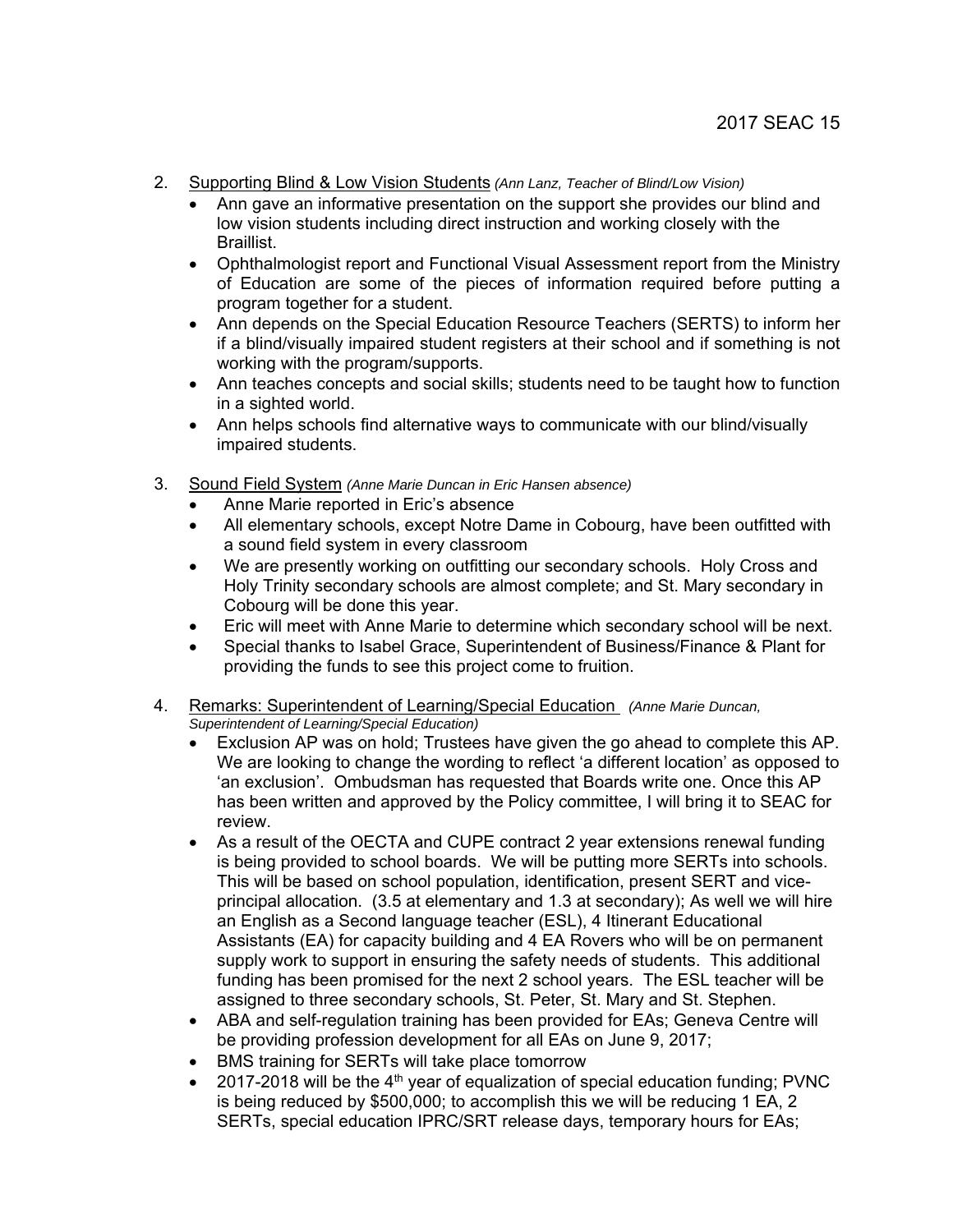SERTs & EAs are being added back in to schools as a result of the renewal money and the temporary EA hours will be replace by the Itinerant EAs.

- \$550,000 over special education envelop for next year.
- 5. Renewing The Promise *(Anne Marie Duncan, Superintendent of Learning/Special Education)*
	- All stakeholders of Catholic Education in Ontario have been invited to participate in face-to-face and electronic means in consultation which will culminate in the writing of the future pastoral letter entitled "Renewing the Promise"
	- SEAC has been invited to participate electronically.
	- More information can be found at http://iceont.ca/news-and-updates/renewingthe-promise/
- 6. Special Education Support Recommendation Advisory Group Update *(Anne Marie Duncan )*
	- Advisory group consisted of 2 secondary principals, 5 elementary principals, 1 CUPE representative, 1 OECTA representative, 4 special education consultants and Principal of Section 23.
	- Special education consultants reviewed the needs with their schools and then presented the school needs to the committee; schools requested 265 EAs our EA budget was 200 EAs; hard decisions were made to ensure support for our most vulnerable students.
	- In order to ensure confidentiality each school was given a synonym and each student was assigned a number.
	- Autism Spectrum Disorder Worker (ASDW) allocation was rolled in to the EA compliment for some schools based on the needs of the school; ASDWs will work directly with students and not so much of a floater as in the past.
	- EAs will no longer be allocated for academic support; academic support is the responsibility of the classroom teacher. Judiciously sharing of EAs occurs where possible
	- Beginning September 2017, to receive EA support students must fall under the following pillars:
	- Pillars of Support:
		- o Medical/physical
		- o Safety
		- o Adaptive living
	- Medical/Physical lifts, transfers, life threatening risks, catheterization support, dependent for toileting, feeding, dressing.
	- Safety unaware of danger, sexual acting out, daily injurious physical aggression towards others, self-injurious, other concerns.
	- Adaptive Living communication (verbal/non-verbal), social/leisure skills, selfregulation (severe anxiety, emotional control, transitions), self-care skills (toileting, dressing, eating)
	- Data collection frequency, intensity, duration
		- o How was data tracked?
		- o What strategies to build independence have been attempted?
		- o Have SERT & EA schedule available?
	- This process will continue throughout the school year; advisory group will meet twice per year.
	- Intervention Checklist conversation tool amongst professionals to ensure all interventions have been tried at each level was shared with SEAC.